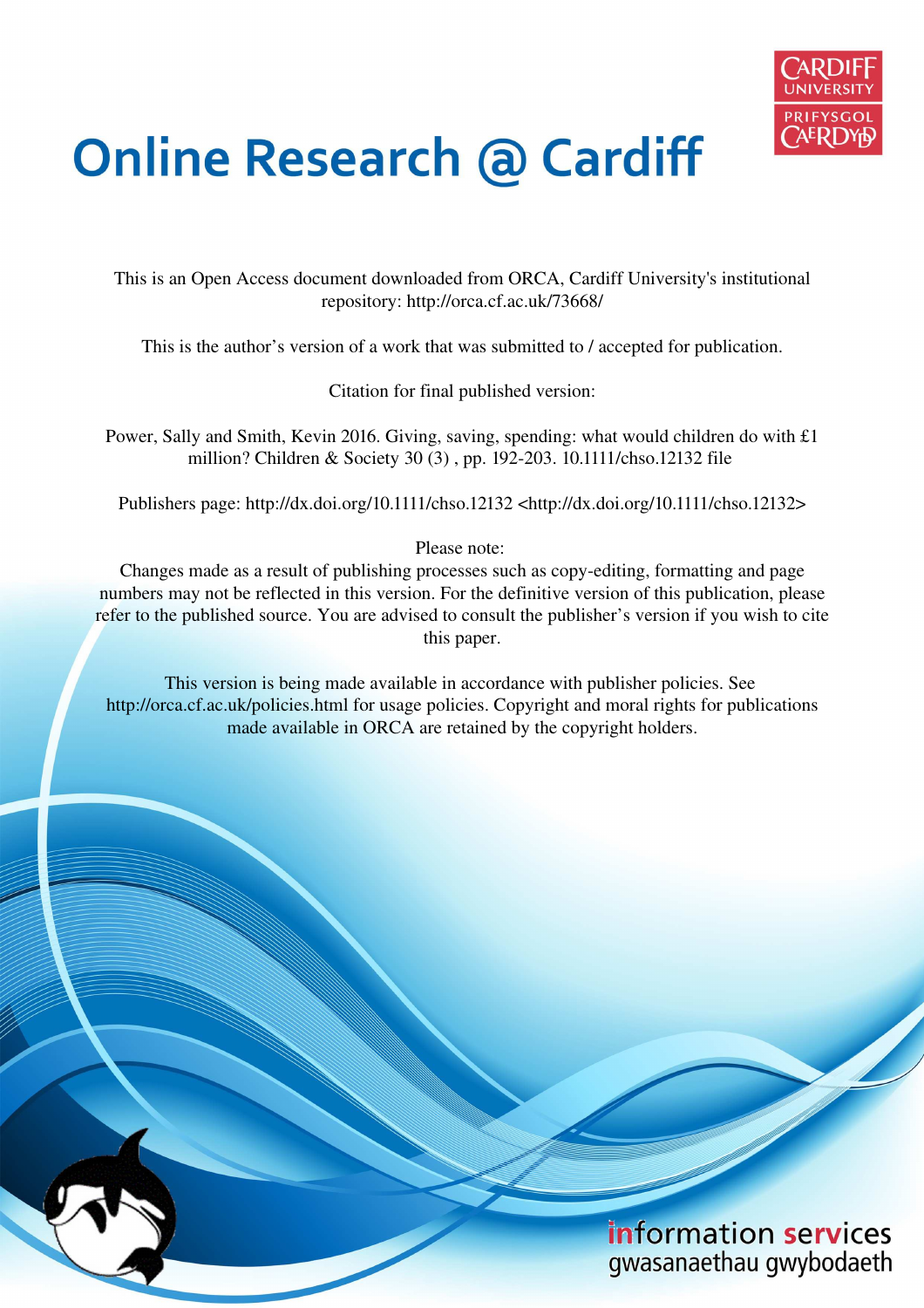### Giving, saving, spending: what would children do with £1 million?

Sally Power and Kevin Smith WISERD, Cardiff University, Wales

# **Abstract**

This paper explores children's responses to a single question: 'If someone gave you £1 million today, what would you do with it?' Although such an exploration might seem trivial, we arque that their responses provide important insights into children's values and priorities. One third intend to spend it all, one quarter to save it. But the largest group claim they would give all or some of the money away. Their responses highlight the divergent ways in which children use money to foster particular forms of social relations and social standing. Against the prevalent discourse of consumer society, the dominant theme of giving may indicate that the individualism of neoliberalism is less pervasive than is often feared, but also suggest that further research is needed into the social contexts and processes which encourage children to be 'givers', 'savers' or 'spenders'.

| Corresponding author: | Sally Power, WISERD, Cardiff University, 46 Park Place, Cardiff, |
|-----------------------|------------------------------------------------------------------|
|                       | CF 10 3BB, Wales, UK                                             |
| Email:                | powers3@cf.ac.uk                                                 |
| Tel:                  | +44 (0) 29 2087 4738                                             |

# Acknowledgement and funding statement

This paper is based on research supported by the Wales Institute of Social & Economic Research, Data & Methods (WISERD). WISERD is a collaborative venture between the Universities of Aberystwyth, Bangor, Cardiff, South Wales and Swansea. The research that this publication relates to was undertaken through WISERDEducation and was funded by HEFCW (Higher Education Funding Council for Wales). Kimberley Horton and Kathryn Sharp assisted in the collection of data.

# **Profile of authors**

Sally Power is a Professor in the School of Social Sciences, Cardiff University, and is Director of WISERDEducation, which is part of the Wales Institute of Social and Economic Research, Data and Methods (WISERD).

Dr Kevin Smith is a Research Associate in WISERD. Prior to working at WISERD, he was the Fellow in Curriculum with the Institute of Education at the University of the South Pacific. His research interests include curriculum theory, cultural studies and critical pedagogy.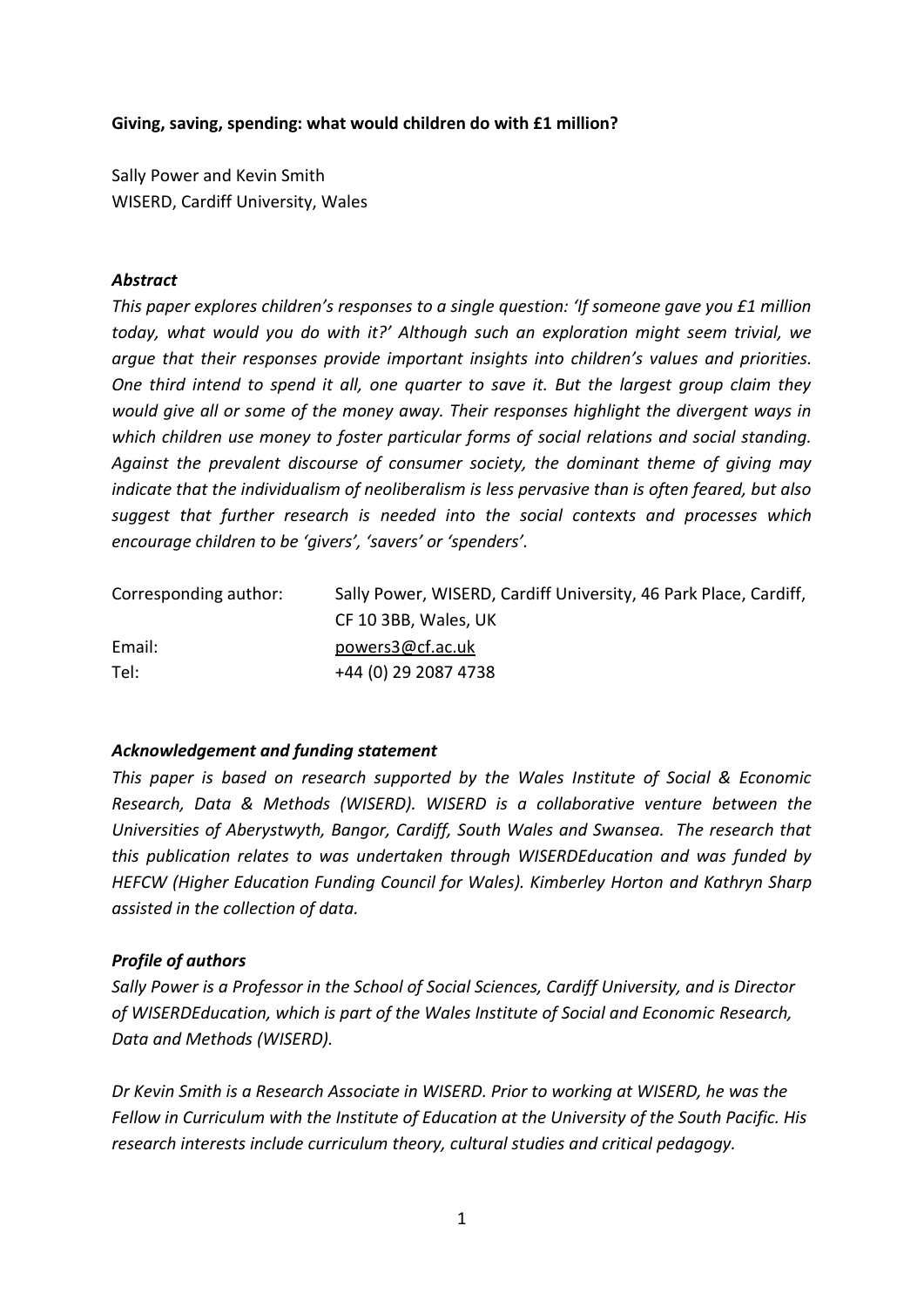#### Giving, saving, spending: what would children do with £1 million?

This paper explores children's responses to a single question: 'If someone gave you £1 million today, what would you do with it?' Although such an exploration might seem trivial, we arque that their responses provide important insights into children's values and priorities. One third intend to spend it all, one quarter to save it. But the largest group claim they would give all or some of the money away. Their responses highlight the divergent ways in which children use money to foster particular forms of social relations and social standing. Against the prevalent discourse of consumer society, the dominant theme of giving may indicate that the individualism of neoliberalism is less pervasive than is often feared, but also suggest that further research is needed into the social contexts and processes which encourage children to be 'givers', 'savers' or 'spenders'.

This paper seeks to contribute to the growing research into children's relationship with money. Until recently, children's engagement with finance and the economy has been largely unrecognised and under-researched:

Masked by persistent assumptions of children's remoteness from processes of production, consumption and distribution, children's economic practices have remained closeted, camouflaged by the supposedly exclusive dominance of play and learning over market activity. (Zelizer 2002: 376)

Where children's relationship with the economy is considered, it is usually seen as a cause for concern. There is a general anxiety that children and young people are being 'corrupted' by commercial interests. This corruption of the young is something that has been of particular concern to critics of neoliberalism who see the hegemony of market relations and selfish individualism creeping into the hitherto apparently 'protected' area of childhood. For example, Finn et al. (2010) argue that childhood is increasingly structured through the logic and practices of neoliberalism. Barber (2007) recounts how children are now 'consumed' by commercialism. Consumerism, he argues, has taken hold of modern life and reduced everything of lasting value to the trivial and the immediate. Strickland (2002: 14), in his introduction to an edited collection subtitled Neoliberalism and the War on the Young, argues that discourses of youth culture are now 'so thoroughly saturated with the ideology of consumerism that it is increasingly difficult to imagine alternatives'. Children, it is feared, are being 'born to buy' (Schor 2004)

The problem with these representations of children's relationship with consumption is that they are based on simplistic assumptions  $-$  about the nature of children, of consumption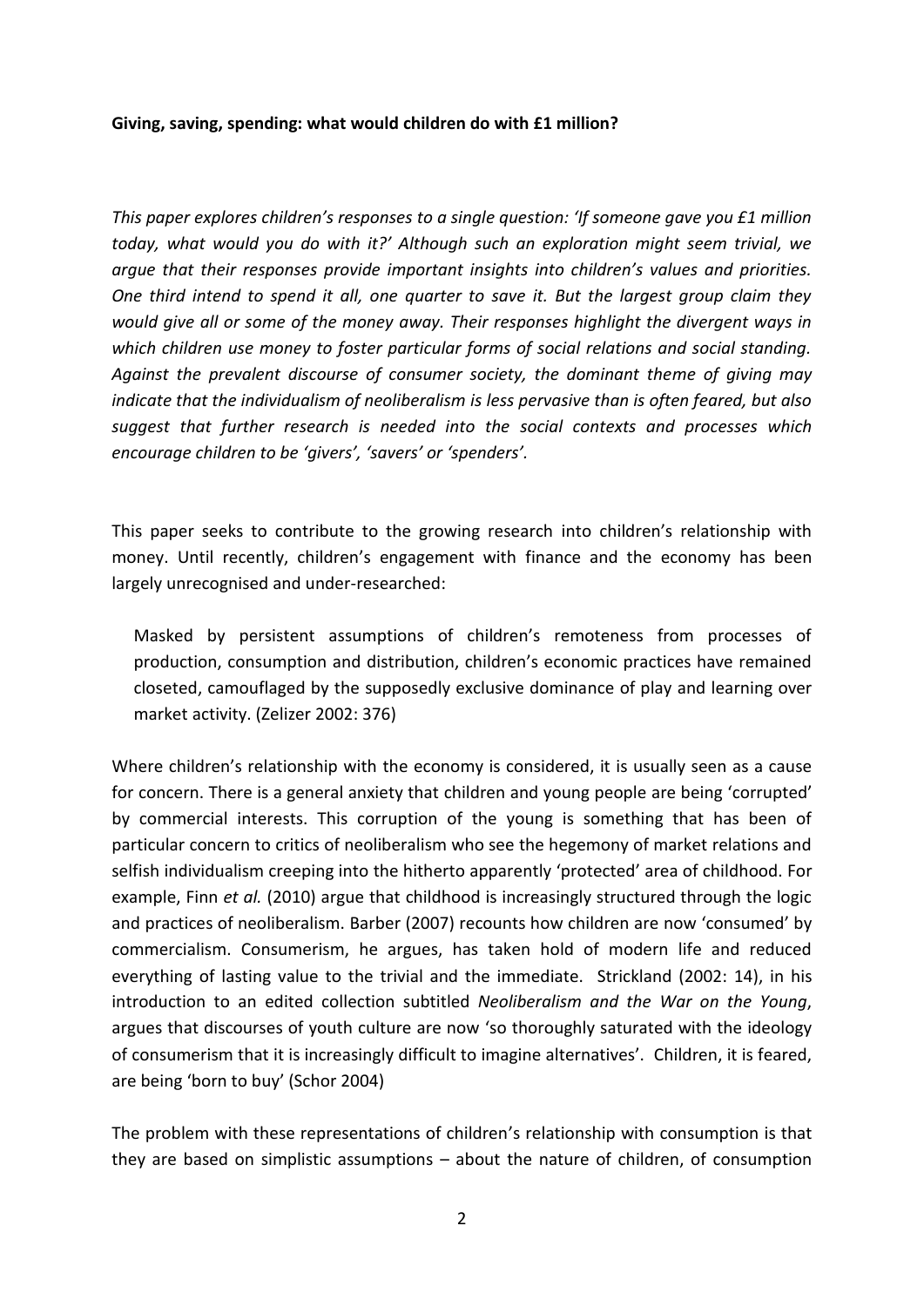and of money. The idea that children will be corrupted by 'consumer society' assumes that childhood exists in some kind of vacuum. As Buckingham (2011: 3) argues: 'Consumption is part of the lived experience of capitalism and children do not stand outside that, in some pure and unsullied space, even if that is what some commentators appear to imagine or wish'.

Alarmist fears about the influence of consumerism on children also assume that young people are passive recipients of commercial messages - unable to make moral judgements of their own. As a result of the paradigm shift associated with the 'new childhood studies' (eg James et al 1998), there is increasing recognition that children are beings in their own right. Indeed, far from being 'consumed' by commercialism, recent research has suggested that children's engagement with consumerism is one of active engagement. Pugh's (2009: 217) research shows that consumption is 'part of children's meaning-making that borrows from but does not replicate corporate-made culture'. Indeed, Cook (2004: 147), in his analysis of children's relationship with the clothing industry, claims that 'personal independence and consumer autonomy for children are becoming one and the same'.

Concerns around children's relationship with consumption and spending are also based on narrow conceptions of money. Money is often portrayed as at best a neutral exchange mechanism and at worst the 'root of all evil' which leads to greed and envy. There is, as Lonergan (2009: 17) argues, a remarkable lack of understanding about the social nature of money:

The value of money is not physical, it is social ... We associate money with individualism, with selfishness, with materialism and miserliness, but the dependence on its value on institutional trust and its inherent social character is close to something at the other end of the extreme of human experience: morality.

Money underpins contemporary social exchanges and therefore embodies many of the properties identified within early anthropological and sociological studies of the 'gift' relationship and its significance for social transactions (eg Mauss 1954). Simmel's (1998) treatise on The Philosophy of Money written over a century ago outlines the ways in which money has shaped social interactions. Simmel depicts how the growth of money as the principal medium of exchange has increasingly 'rationalised' interpersonal relations. While Simmel's account rightly points to the social significance of money, his view is perhaps overly pessimistic. Moreover it privileges only one dimension of money  $-$  its rational exchange function. As Zelizer (1994: 204) argues in her insightful social history of money, it is not so much that money operates in the public realm to regulate transactions, but rather that it has been appropriated into domestic and private settings to fulfil social ends: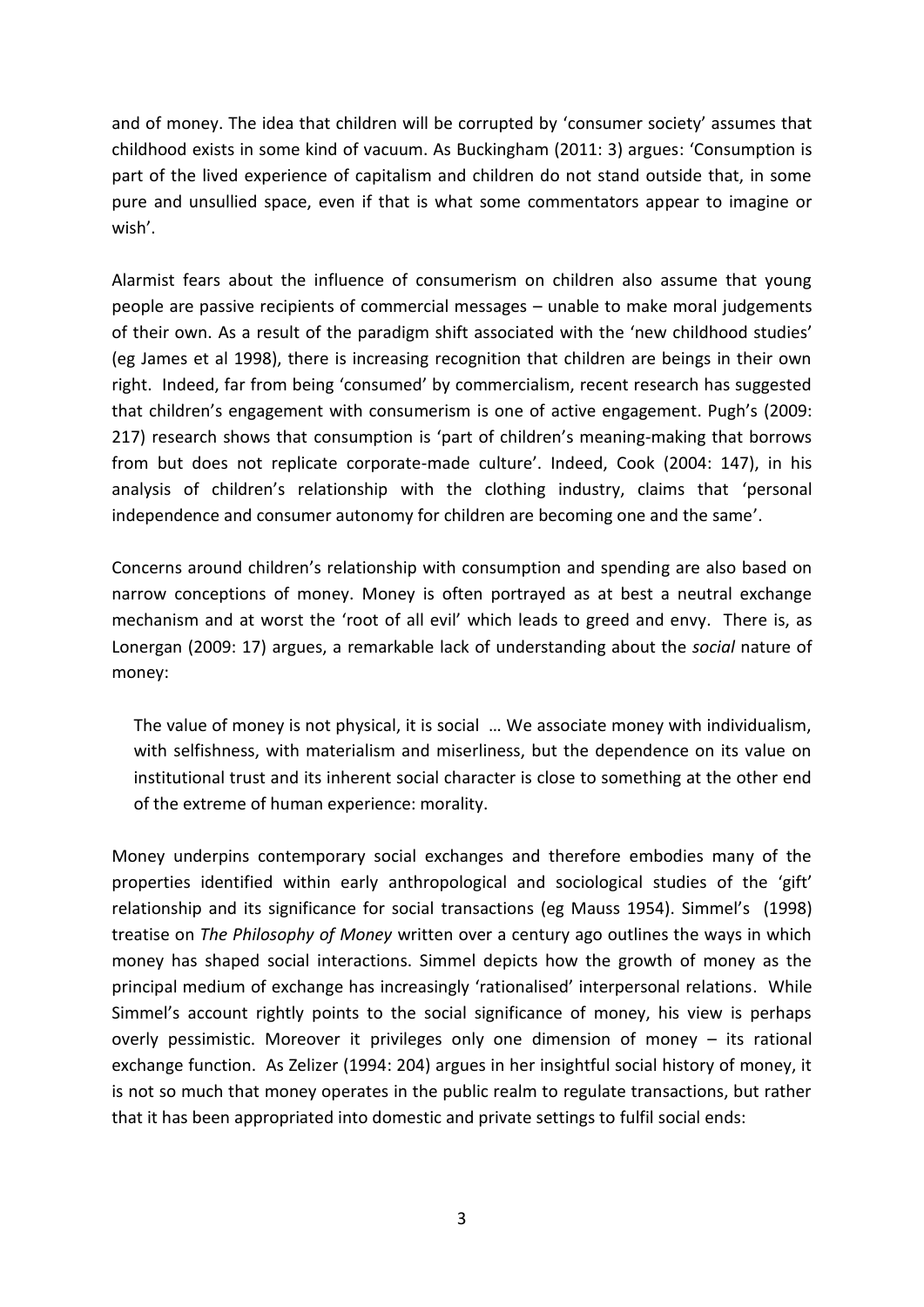People invest a great deal of effort in creating monies designed to manage complex social relations that express intimacy but also inequality, love but also power, care but also control, solidarity but also conflict, The point is not that these areas of social life valiantly resisted commodification. On the contrary, they readily absorbed monies, transforming them to fit a variety of values and social relations.

Zelizer (1994) also outlines how, despite an ostensibly objectively-defined worth, money carries context-dependent values according to its intended purpose. Money is 'earmarked' for different uses and each of these different uses gives the money different currency.

The significance of the diverse and relational uses of money and gift exchange is recognised by even very young children. As a number of observational studies (Sirota 1998; Ferguson 2000; Chin 2001; Nieuwenhuys 2006; Mizen & Ofosu-Kusi 2010) have shown how children from an early age onwards and in many different social contexts are engaged in the 'gift' economy – whether the gifts are birthday presents, pencils or items of food exchanged at school. In these scenarios, the child is not a 'manipulable being subject to exploitation by advertising and marketing' (Cook 2008), but actively engaged in processes of consumption and exchange. As Ruckenstein's (2010: 399) research reveals, even pre-school children use money as 'a powerful social facilitator that creates possibility for social connections'.

It is against this background that we were concerned to explore what children would do with a sudden windfall through asking them 'If someone gave you £1 million today, what would you do with it?' Although at first sight such an investigation might seem rather trivial, we believe it reveals some serious and potentially import insights into children's values. The 'windfall' is itself a particular kind of monetary gift – but one which by its very nature carries no particular social obligations. Because it has not been allocated 'elsewhere', the imagined windfall invites children to 'earmark' their spending in any way they want.

As we shall see, their responses highlight the enabling side of money and suggest that children and young people have not been 'consumed' by consumer society and that the impact of neoliberalism may be less all-encompassing than some of the more pessimistic accounts of contemporary childhood suggest.

#### THE RESEARCH

In asking our children and young people what they would do with an imagined windfall of £1 million we hoped to elicit some insights into their values - into the different ways in which they might use the money to promote particular kinds of social relations or present particular kinds of identities. The question was included as part of a much wider selfcompletion survey on Welsh children's current concerns and future aspirations. Many of the questions were closed, but we wanted to make this one open so as not to anticipate the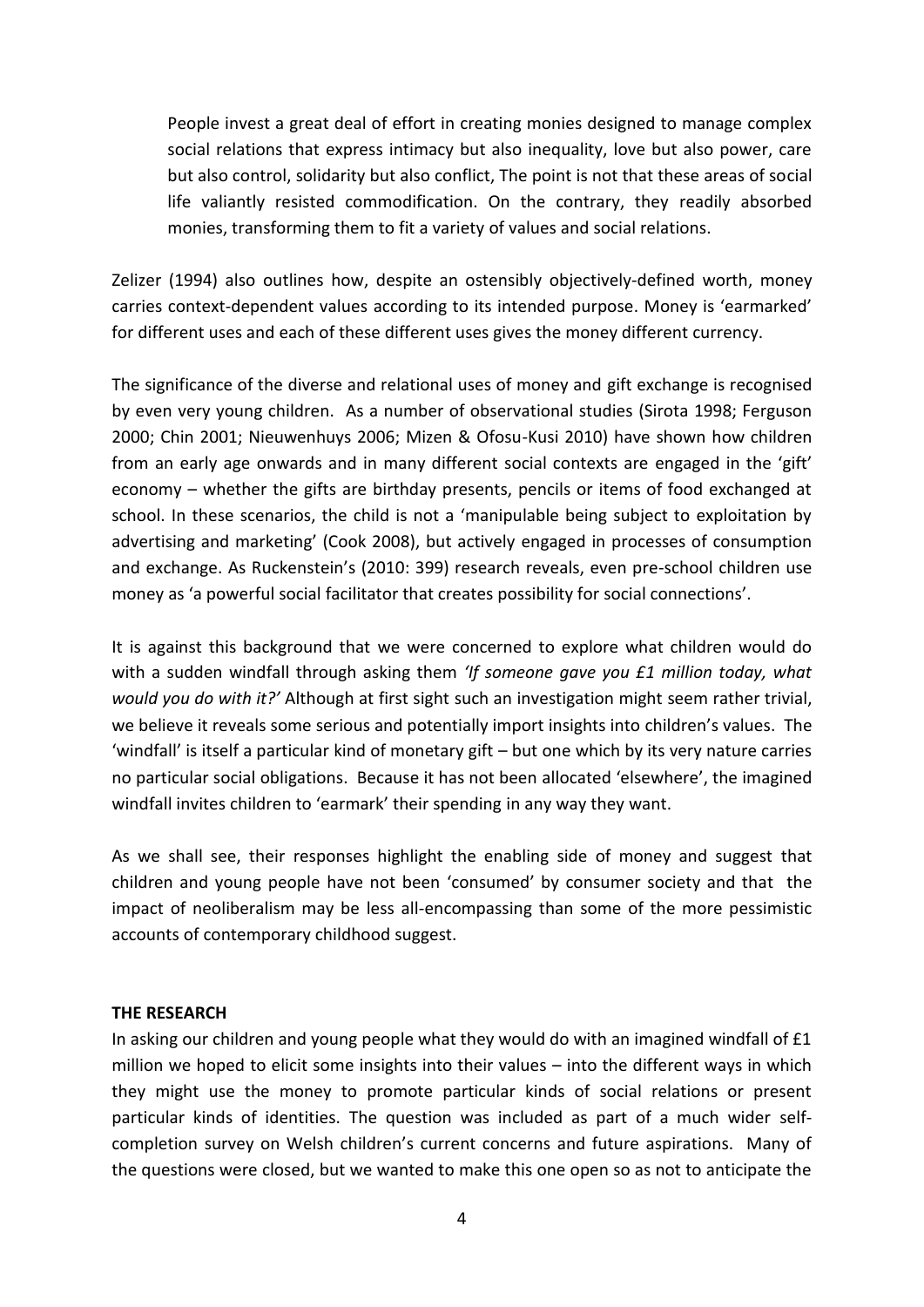direction of their answers. In line with Sargeant's (2010) research into children's perspectives on happiness, we wanted to give our young respondents the chance to identify their own priorities.

The survey was undertaken in 2013 by three cohorts of school children in the HEFCWfunded WISERDEducation research programme. The cohorts comprise 1200 pupils – 581 boys and 613 girls. In 2013, 345 were in Year 6 (age 10-11), 412 were in Year 8 (age 12-13) and 436 were in Year 10 (age 14-15). They attended 29 schools (16 primary, 13 secondary) serving very different kinds of communities (advantaged/disadvantaged, rural/urban, Welsh-speaking/English-speaking) across Wales. The survey was undertaken in class in English or Welsh during the summer term using computer tablets wherever possible.

As with all open-ended survey questions, coding the data into coherent categories presented a number of challenges. In particular, it was difficult to organise the very diverse responses into large enough groups to generate comparisons at the same as retaining sufficient sensitivity to the respondents' intentions. In order to provide a broad framework for the analysis, we decided to use three of the attributes identified by Lonergan in his work on the social value of money – interdependence, control and allure. Lonergan, after Simmel, argues that money has the property of *interdependence*. It 'connects us and renders our interests mutual and overlapping to an unprecedented degree. We depend more than ever before on those we do not know' (Lonergan 2009: 5). Secondly, he argues that money promises *control of the future.* Finally, money has *allure*. These three dimensions of interdependence, control of the future and allure underpin our categorisation of our children and young people's various intentions to 'give', 'save' and 'spend'.

Of course many respondents 'earmarked' their money for a number of different purposes. Through a combination of inductive content analysis (Cohen *et al..* 2007) and then thematic grouping (Denzin and Lincoln 2000), we coded and counted the data in two ways. At times we have divided the respondents into groups according to their principal intention – so that we have 'givers', 'savers' and 'spenders'. At other times, we report frequencies of response intentions rather than respondents – so that we have 'giving', 'saving' and 'spending'. In addition, we have used different levels of disaggregation for 'giving' because we wanted to distinguish the varying degree and direction of 'giving' in view of the significant proportion of responses falling within this category.

In the following section we begin by providing an overview of their 1119 responses<sup>i</sup> before drilling down in more detail to the nature and scale of giving, saving and spending. In reporting their responses, we have used the children's own language, including misspellings and punctuation errors. The exception to this is where children responded in Welsh (10.8% or respondents) which, for the reader's benefit, we have translated into English without somewhat artificially introducing errors.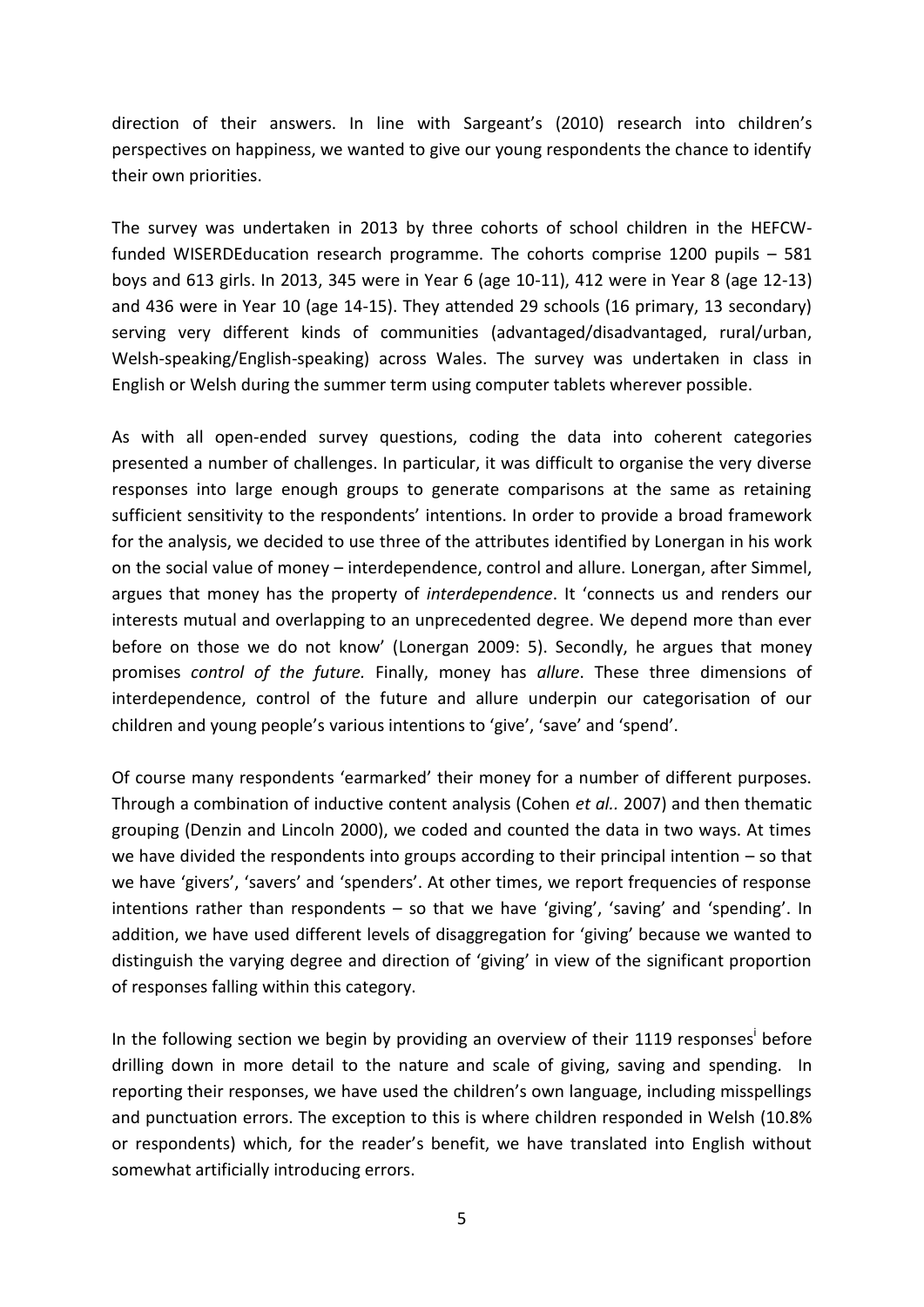# **IF SOMEONE GAVE YOU £1 MILLION TODAY, WHAT WOULD YOU DO WITH IT?'**

#### **Overview**

Our young people's responses have been categorised into the three groups according to whether they would give the money away, spend it or save it. The breakdown of responses is shown in Table 1.

|                                        | No   | %     |
|----------------------------------------|------|-------|
| Give it all away                       | 281  | 25.1  |
| Give some away, spend or save the rest | 277  | 24.8  |
| Save all of it                         | 155  | 13.9  |
| Spend all or most, save some           | 406  | 36.3  |
| Total                                  | 1119 | 100 C |

#### Table 1: Distribution of respondents' principal intentions

In order to explore in more depth the large proportion who said they would give the money away, we distinguished between those who would give *all* of the money away and those who would give *some* (or even most) but not all of it away, and then either spend and/or save the remainder. Our third category is the 'savers', and the fourth includes those who intended to spend all or most of it on personal projects – although they may also put some aside 'for later'.

For the purpose of statistical analysis, we have grouped our respondents into three categories. The 'givers' are those who fall into the first two categories in Table 1 on the grounds that they intend to give at least a significant part of the money away. The categories of 'savers' and the 'spenders' are self-explanatory.

Chart 1 shows there is a clear gender dimension to their intentions (significance level  $p <$ .000). A larger proportion (well over half) of our girls were 'givers' whereas this was the case for less than half of the boys. By contrast, larger proportions of boys were 'spenders' and 'savers'. This echoes other research which suggests that the use of money is highly gendered, with girls and women being assigned responsibility for 'gifting' in general (eg Zelizer 1994). Other research (eg CAF 2013) shows that girls are far more likely to be drawn towards charities than boys.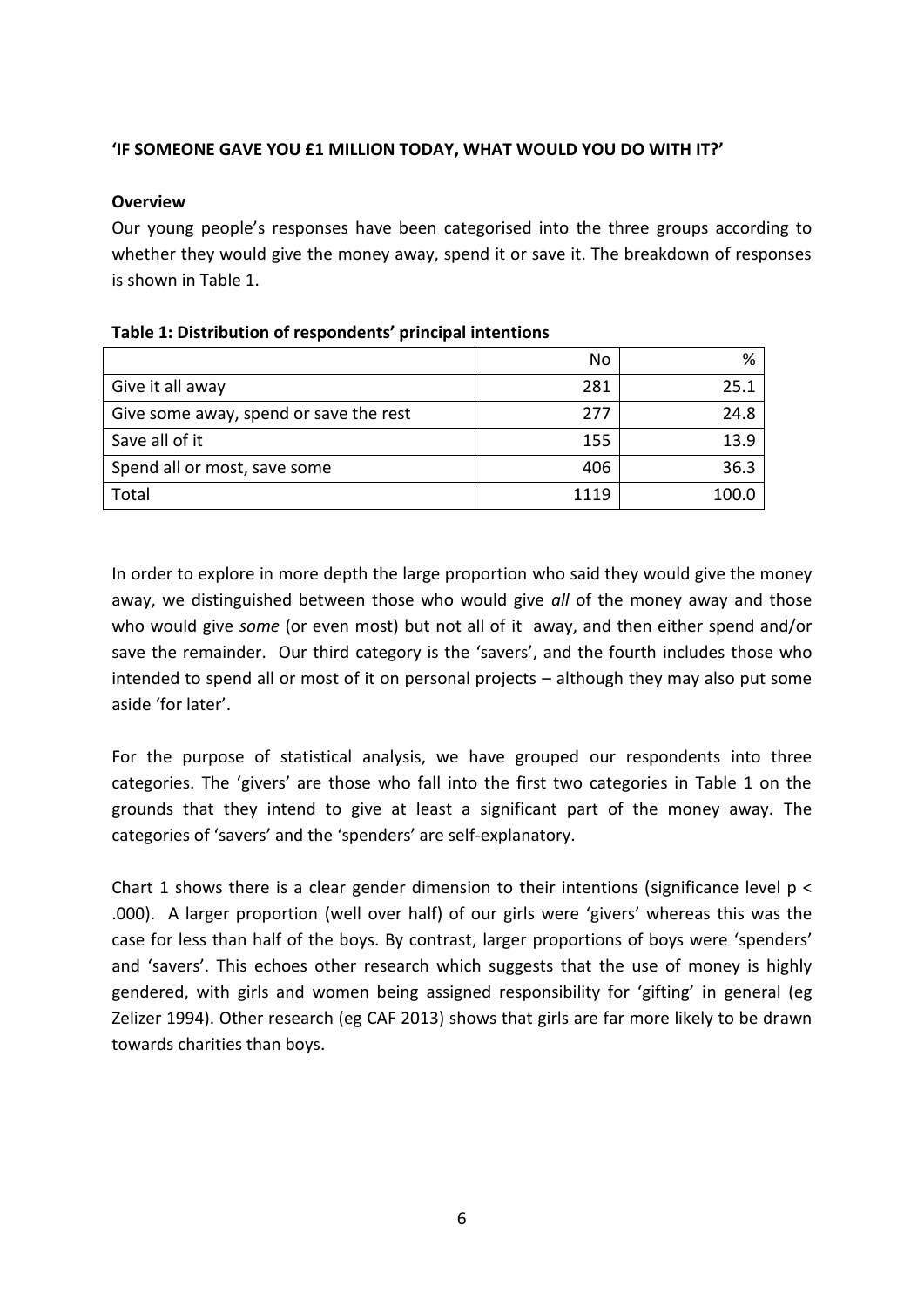

Chart 1: Distribution of respondents' principal intention by gender

There is also, and perhaps not surprisingly, a relationship between age and intention. Again using the three-fold distribution we can see (Chart 2) that there are proportionately more 'spenders' in our younger children and proportionately more 'savers' in the oldest group of children (significance level  $p < .001$ ). This reflects other research which indicates that children's saving strategies develop with age (Otto et al. 2006) perhaps as they learn how to be 'sensible' about money.



Chart 2: Distribution of respondents' principal intention by age cohort

We would have liked to undertake more comparisons based on demographic data. As Zelizer (2002; 379) argues, children's relationship with the economy is likely to vary systematically. We could, however, find no significant association between a child's ethnicity and their intentions. And while we would have liked to examine whether there is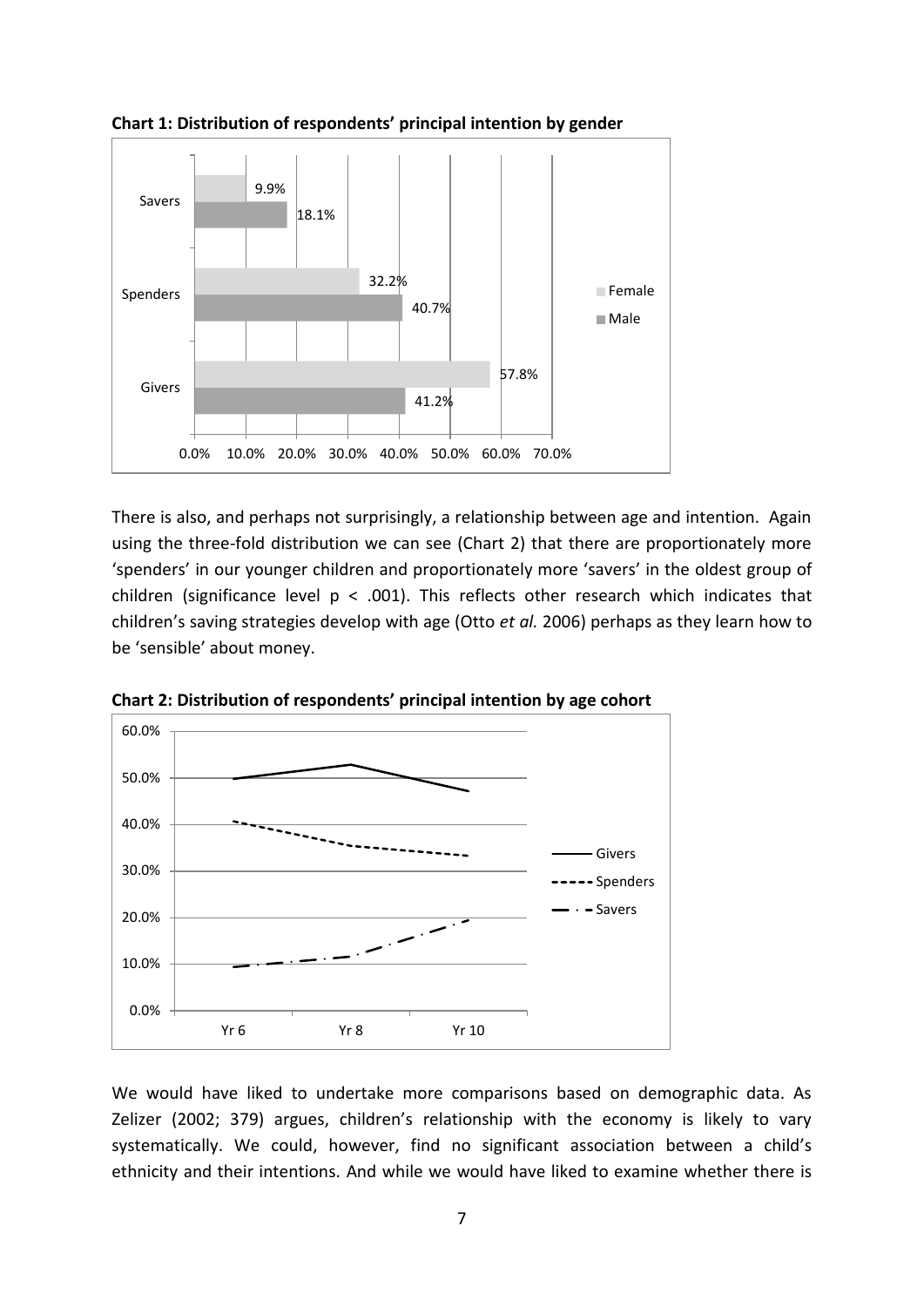an association with socio-economic status, unfortunately we do not have individual level data on parental income and occupation. We have attempted to examine whether there is any association at the level of the school through examining principal type of intention with levels of poverty as measured by the proportion of children with free school meal (FSM) eligibility. However, we could find no statistically significant relationship. This is in line with other studies of the socio-economic dimensions of 'giving' which have struggled to find a clear relationship between relative levels of poverty and affluence and donations. In part this is because of the complexity of distinguishing absolute and relative levels of donations: while the more affluent tend to give more, the amount represents a smaller proportion of their wealth (see, for example, Breeze 2006). We were also unable to find any significant differences in responses according to whether a child attended a Welsh-medium or an English-medium school, a rural or an urban school. It is worth noting that the respondents from the Catholic secondary school contained the highest percentage of 'givers'. However, as we only have one such school in the sample, we do not want to attach too much weight to this association.

In the following sections we explore in more detail the nature and significance of our children and young people's preferences for giving, saving and spending.

#### **GIVING IT AWAY**

Perhaps counter-intertuitively in view of the many pessimistic predictions about children being 'caught' in the logic of the market, a high proportion expressed the intention of giving the money away. Nearly one half (49.9%) were going to give a significant amount away, and one quarter (25.1%) reported that they would give *all* of the £1 million away.

|                                                     | No  |      |
|-----------------------------------------------------|-----|------|
| Give it all away to charities                       | 87  | 78   |
| Give it all away to family and friends              | 116 | 10.4 |
| Give it all away to charities, families and friends | 78  | 7 N  |
| Give some away to charities, families and friends   | 277 | 24.8 |
|                                                     | 558 |      |

#### **Table 2: Giving it away**

Perhaps because of over-riding concerns with the negative impact of materialism on children, there has been relatively little recent research on children and altruism –or indeed on altruism in general. There was a flurry of articles on altruism from social psychologists in the early 1990s – but little has appeared since. And even when altruism is discussed, it is treated with a great deal of scepticism. Indeed, Simmons (1991: 1) argued that within the social sciences the idea of altruism has been trivialised - 'its nobility reduced'. Certainly, acts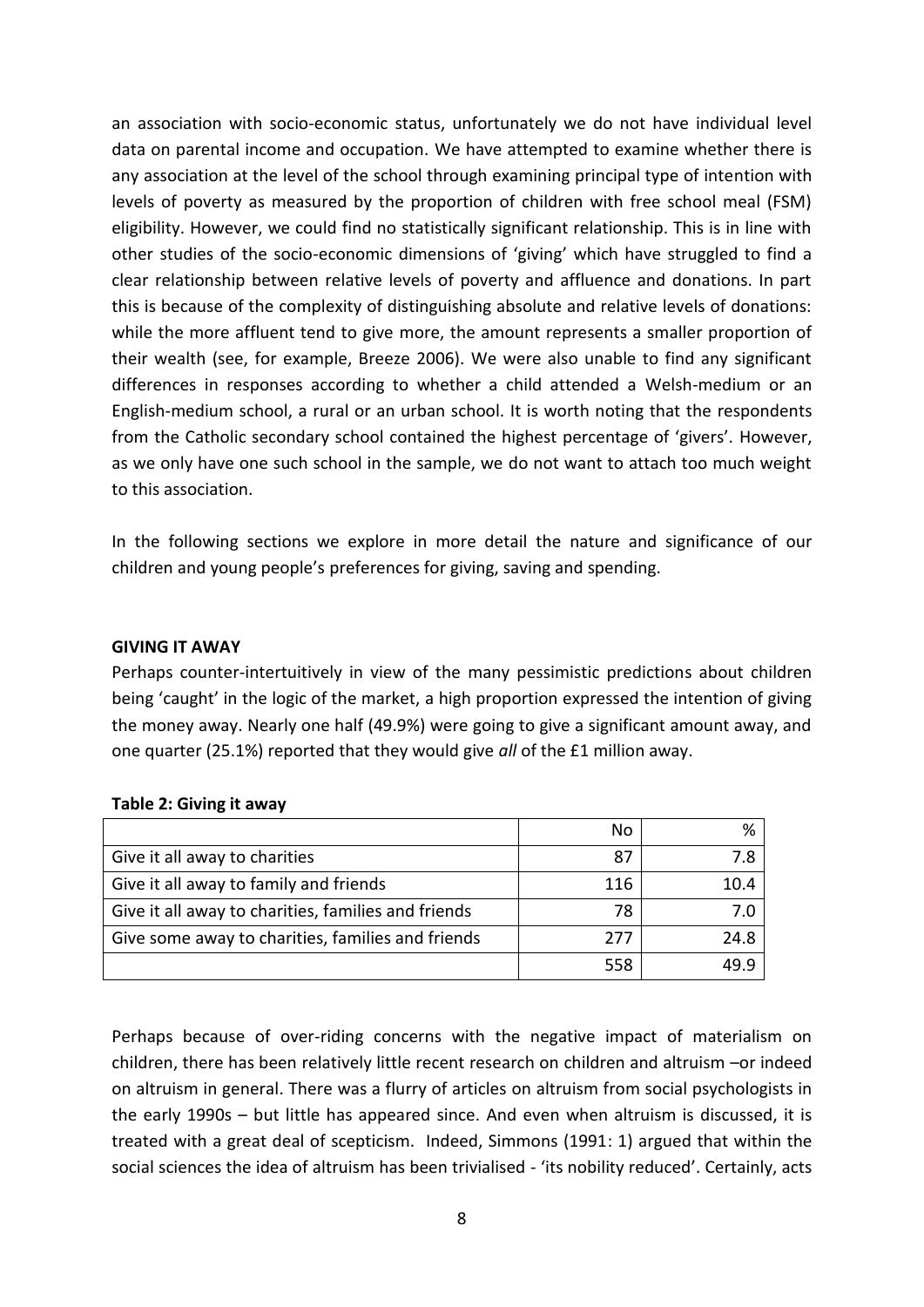of generosity are generally viewed with suspicion rather than admiration. Sociological accounts tend to privilege the negative aspects of giving rather than more positive ones. For instance, giving is often interpreted as the exercise of power  $-$  whether this is through symbolic displays of affluence or the instigation of obligations. Nieuwenhuys's (2006: 148) analysis of childhood gifts, for example, argues that middle class childhood gifts are little more than the exercise of 'imperial privilege' and 'telescopic philanthropy'. In a similar vein, Chin's (2001: 128) analysis of giving within families talks of 'coercive generosity' where gifts are used to create a sense of debt and obligation. However, as Berking (1999: viii) notes, while giving may serve 'to dress up strategic orientations in altruistic motives, to hierarchize and stratify', it also serves to 'solidarize, to knit forms of mutual recognition'.

#### Giving to charity

In terms of 'giving' we make the distinction between giving to charities and giving to family and friends. This is not because we think there is some kind of 'hierarchy of virtue', but rather because the two kinds of giving embody different forms of social connectivity.

Titmuss' (1973) study of blood donors raises many issues about the nature of 'the gift relationship'. For his donors, the gift of blood is a gift to strangers. Unlike the kind of giving described by Mauss (1954), blood donors cannot control who receives their blood and the likelihood of reciprocity is marginal. There are parallels here with our young people's charitable intentions. These are often couched in very general terms and simply indicate an overall desire to give the money away in order to make the world a 'better place', eg:

Give it all to charity, its much better for every body. Bisids wat would I spend it on? Give most of it to charity because money doesn't really make you happy creat a project to change the world for the better help others to make a better living for themselves

Giving to charities is, like blood donation, a form of what Titmuss (1973: 240) refers to as an exercise in promoting 'stranger' relationships  $-$  'the processes, institutions and structures which encourage or discourage the intensity and extensiveness of anonymous helpfulness in society'. Like Titmuss, we were interested to know who the beneficiaries of such helpfulness might be. The identification of particular 'good causes' tells us much about what children and young people think needs to be put right in the world. In line with the Charities Aid Foundation (CAF 2013) survey, young people were drawn towards medical charities. Although the numbers are small relative to the overall response rate, Cancer Research in particular was mentioned by name by 23 respondents, but so too were others, such as Marie Curie and particular hospitals. After those in medical need, came those in financial need. Sixteen children mentioned giving to 'the poor', eg: Help pore little kids; Help children less fortunate than us; Give it to poor families; Donate for the poor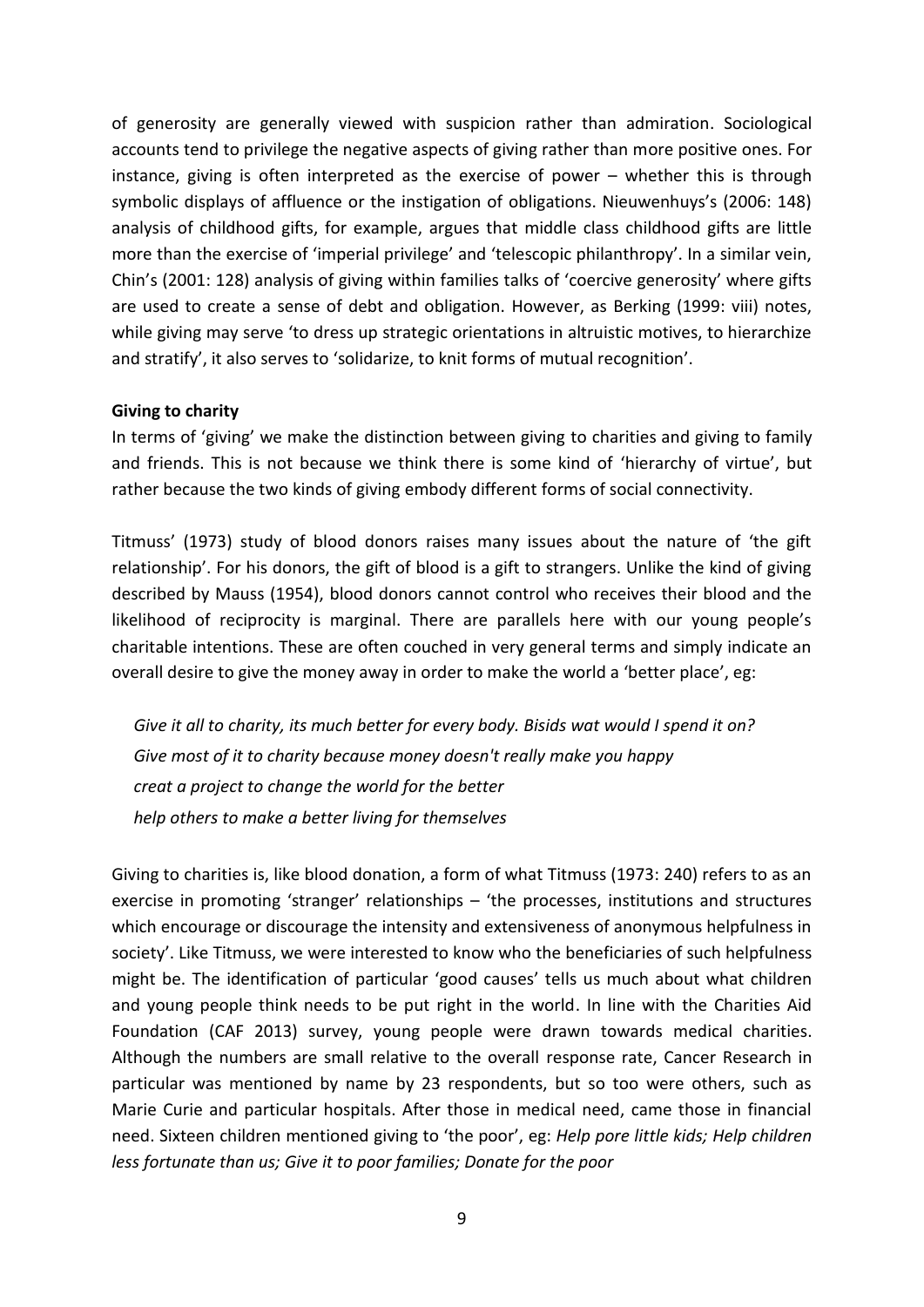Nine children referred to Africa specifically, eg: *i would go to africa and donate money to the* hospitals; supporting an African village because I've always wanted to do that; Donate half of it to children in Africa. Other 'distant places' such as Syria and Palestine were mentioned and some children singled out countries with which they had family ties (India, Philippines) or other missions: *i would donate quarter of a million to brothers and sisters around the* world for jehovah witnesses to billed more kingdom hall. It should be noted that sometimes our respondents were a little optimistic about what £1 million might achieve, eg:

Give it to charity and make world peace Spend half of it on eradicating world hunger

#### **Giving to family and friends**

Alongside the giving to 'strangers', over 40% of respondents said they would give all or some of the money to family and friends - a form of giving designed 'to serve friendly relationships, affection and harmony between known individuals' (Titmuss 1973: 237). Giving money to family and friends is clearly a different kind of 'gift relationship' to charitable giving. It could be argued that giving to one's family is a little like giving to oneself. In addition, such giving might more directly involve the return of benefit from reciprocal transactions. Indeed, and as already mentioned, Chin (2001: 128) argues that family gifts create in children obligations and debts which are 'often not sustaining and joyful but also painful and onerous'. While this may sometimes be the case, our young people's intentions to give to family members do not appear to be about relieving themselves of their debt to their parents but rather more about wanting to relieve their parents of their indebtedness to others. A significant number of our respondents intended to give the money to family members to pay off debts, mortgages, and generally help family businesses

... I would pay off all my family's debts mack the farm good help my family with the bills

Families are often seen by sociologists as the cradle of uneven power relations (eg Hartmann 1981; Collins 1998). But it is equally possible to argue that they are the cradle of altruism. As Halsey and Young (1997: 785) argue:

The family is not the property of the political right ... [but] a small collective of a special kind, the emphasis is on co-operation rather than competition, and on long-term commitment rather than choice ... relationships are not based on a reciprocity of self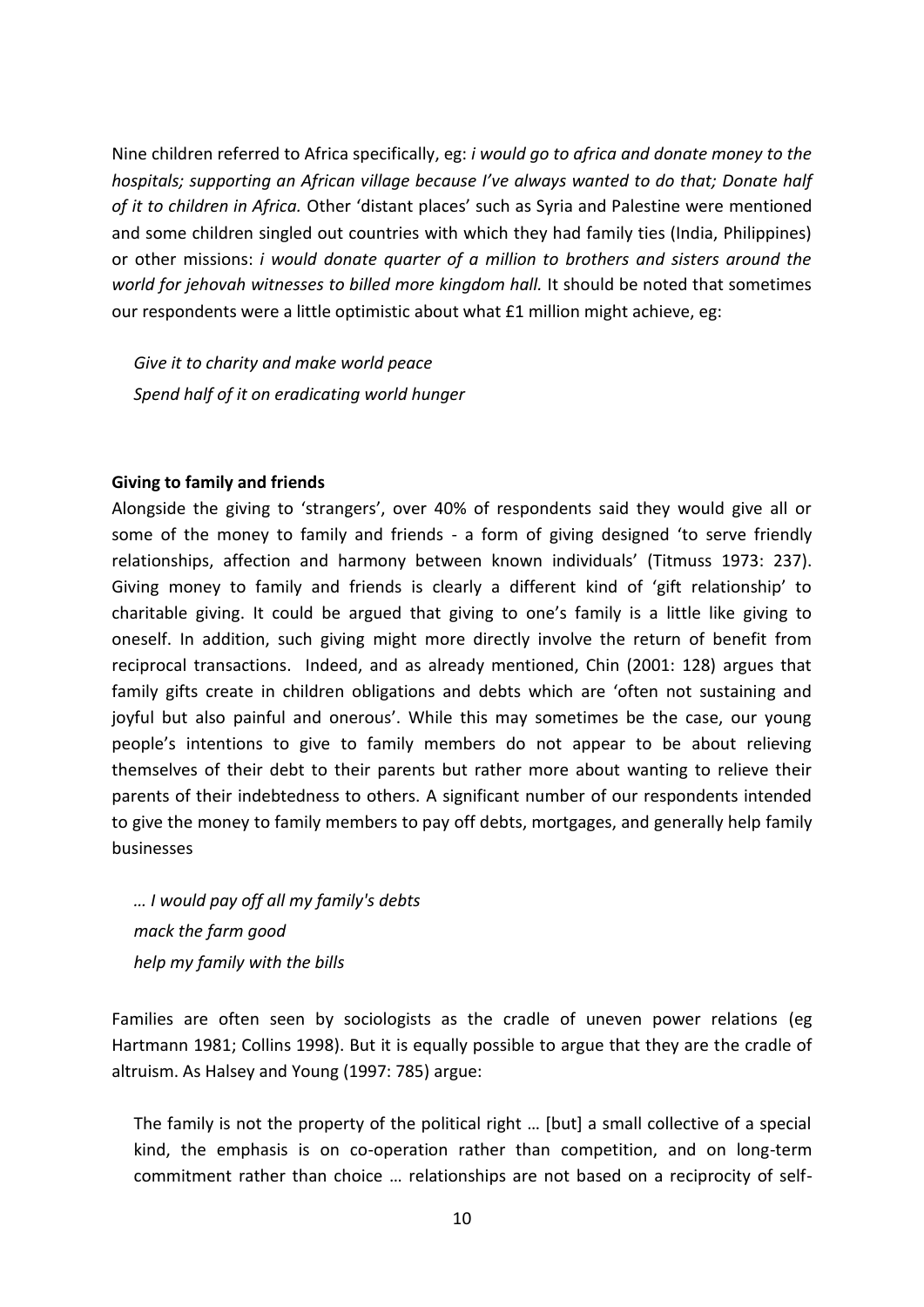interest ... Seen in this way, the family is at the heart of the moral economy. It teaches people the most precious ability of all, the ability to transcend self-interest and regard the interests of others as in some way their own: the kind of altruism which is at the heart of the collective consciousness and which holds all societies together.

This sense of interpersonal giving can be seen very clearly in this girl's intention to: split it with my five member of family, my big brother, my big sister, my mum, my dad but i give way more to my mum and dad because they are my everything. While giving to family and friends could involve spending money on property, the intended purchases were mostly fairly modest: Bye the hawse that my mum wants to live in; buy a caravan in porthcawl for my mother; buy a flat on the beach for the family. There were also some very touching responses:

I would move my taid's grave to my nain's grave so my dad will be happy that his mum and dad are together.  $\mathsf{H}$ 

help my mum have a lung transplant spend it all on my grandad who's got cancer

# **SAVING FOR THE FUTURE**

Miller's (1998) ethnography of shopping reveals that despite the dominant discourse, it is thrift rather than recklessness that somewhat paradoxically characterises many people's consumption practices. Certainly, 'saving' and other forms of investment are evident in the survey responses. As Lonergan (2009) points out, one of the attributes of money is its potential to gain some control over the future. Our children's responses can therefore throw light on what futures they imagine - what contingencies they may need to deal with.

Nearly one third (31.8%) of our young people said that they would save all or some of the money and about one in eight (13.9%) said they would save all of it. Only just over half of our savers were saving for something. In the majority of cases, and reflecting the strong emphasis on sharing, they had earmarked their savings and investments as a way to provide continuing support for charities and/or friends and family (and even their own children) in the future:

i would invest so i could keep giving to people who need it. i would also make sure i have enough to be comfortable, but i wouldn't' be greedy build a buisness monopoly so i'll have more money and then with that make even more money until i have £100,000,000,00 and then donate %99 of it to charity split it between charity's and keep some to my family and put some in my will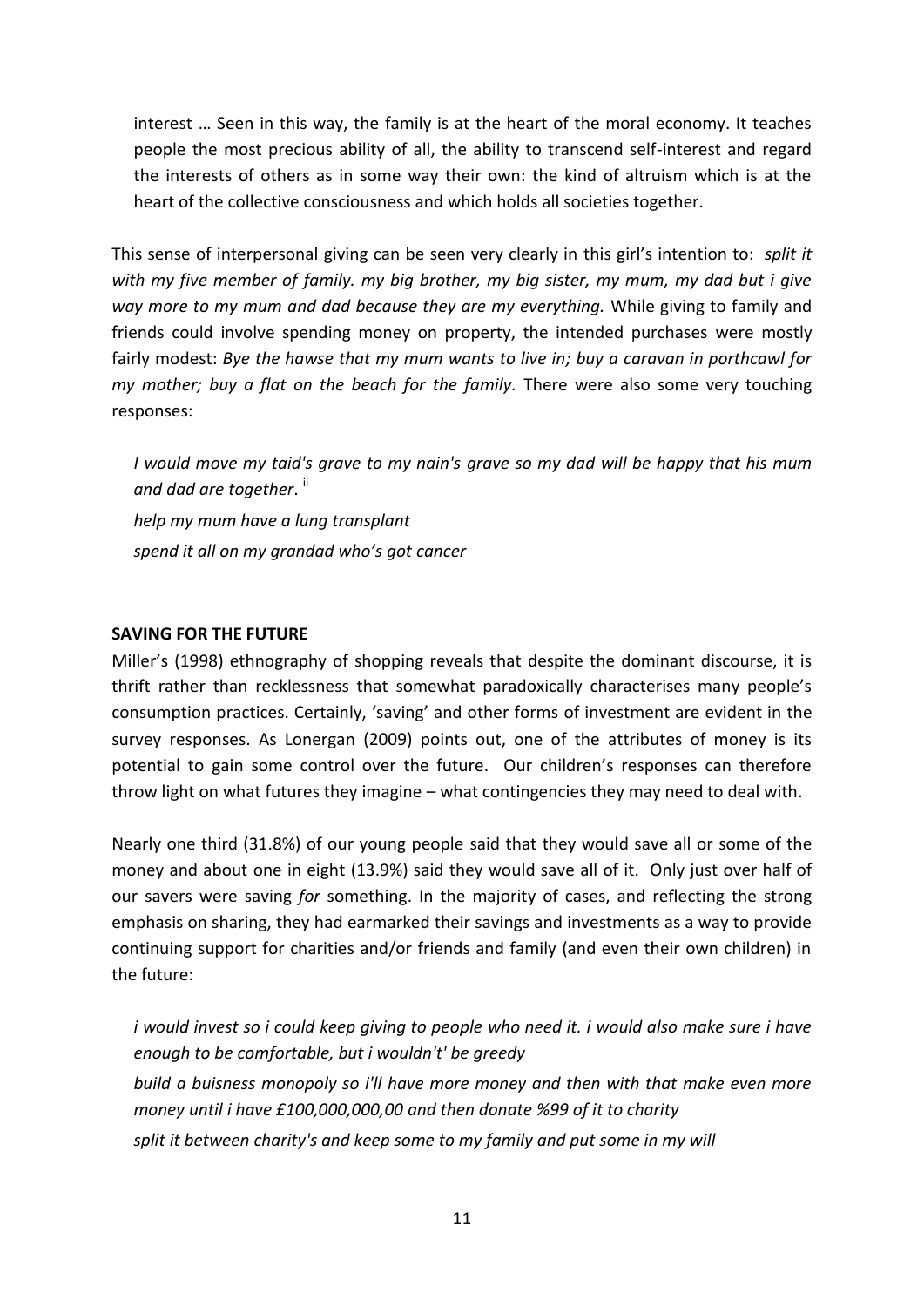Only a small proportion of our respondents (4.8%) mentioned saving the money for education. This seems a surprisingly low number given the high media coverage in the UK about the scale of graduate indebtedness and the fact that the large majority of our respondents are in secondary education and have already expressed an intention to go on to higher education.

The other half of our savers were simply 'saving'. We can see here the significance of money as a means of retaining some control of the future, eg:

Keep it for life long savings you never know what might happen when you get older because something important might happen and you might not have any money.

Again, we do not have enough background data to interpret the significance of saving and in particular how it relates to socio-economic background. It would be interesting to explore whether the desire to protect against the uncertainties of the future is more or less strongly felt according to the precariousness of home circumstances.

# **SPENDING THE MONEY**

Just as our young people's giving intentions reveal the extent to which they would use the windfall to pursue particular projects in the domestic sphere and/or civil society, spending intentions reveal how they would use the money to develop what might be seen as their 'projects of the self' (Giddens 1991).

Over one third of the children and young people (36.3%) were planning to spend most of the money. These responses provide some justification for those who fear that children are increasingly 'born to buy' (Schor 2004). For nearly one quarter of the 'spenders', the money would provide an opportunity simply to indulge in the process of consumption itself. Many of their responses were along the lines of 'spend it!', 'go shopping' or 'buy stuff' with no particular purchases specified.

The choices of those who itemised what they would buy with the money reveal a range of branded and consumer goods through which these young people might arguably promote a more desirable social identity. These imagined purchases reveal the significance of consumption for 'the making of social persons in the ongoing consumer culture of childhood' (Cook 2004: 144). What is very striking is how gendered these social persons are.

Boys appear to be captured by the allure of 'high end' cars, hi-tech equipment, computer games and sport. Typical male 'objects of desire' include:

a aston martin db5 and new xbox games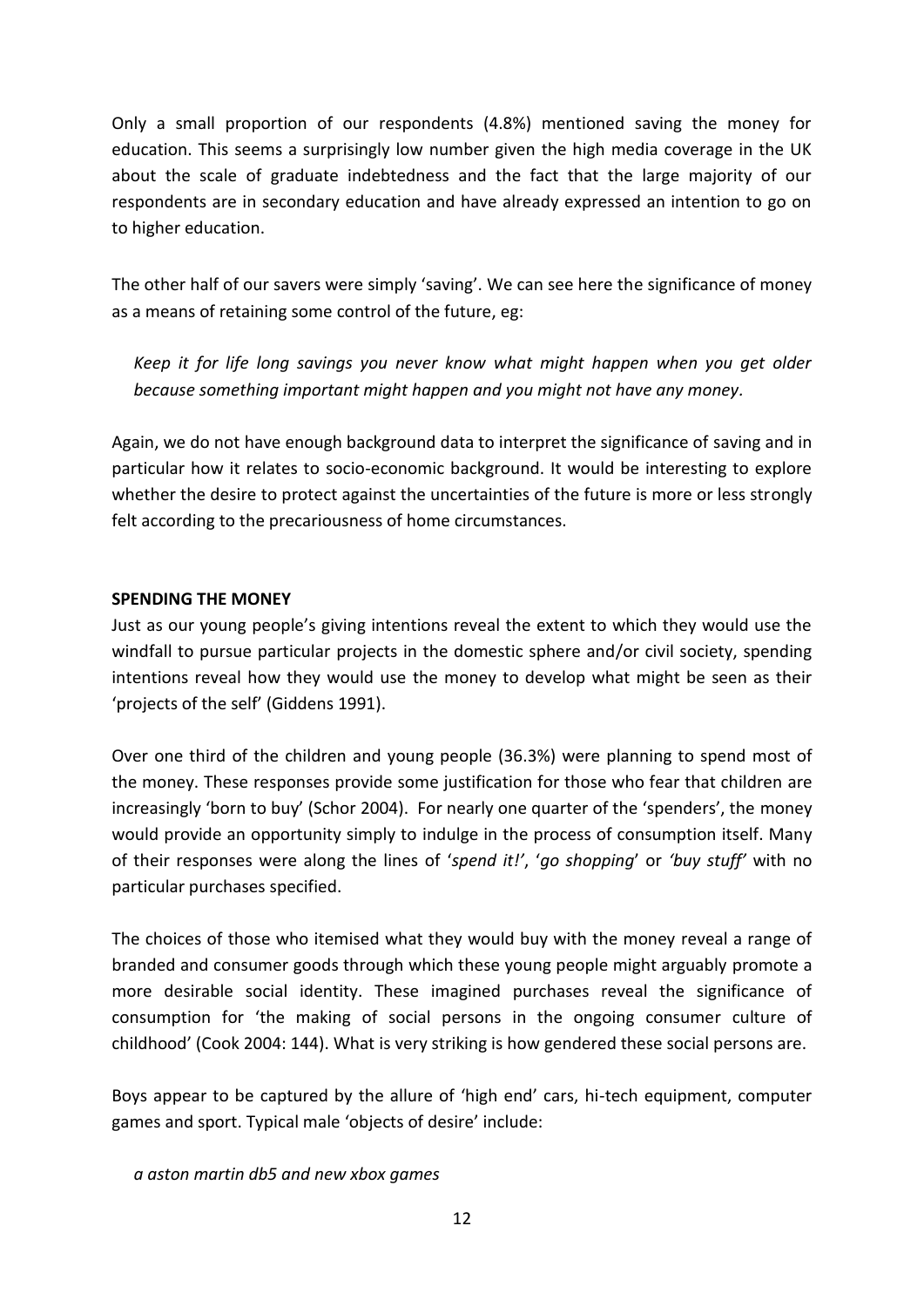*a black Ferrari Spider Get a monster truck* 

Girls would spend the money on clothes:

*i would buy a whole new wardrope Probably visit Jack Wills... a big walk in closet with loads of nice clothes* 

In terms of the alleged dominance of celebrity culture (eg Ward 2005), our responses reflect male admiration for sporting 'heroes' and the female desire for pop-star celebrity fame. The latter in particular was clearly evident from these girls' responses eg:

*I would'm going to los angeles to see Leonardo DiCaprio and went to see him on the red carpet and being Autograph and photo with him and hug him. Own a popular boy band Buy a personal singing coach* 

Unsurprisingly, some pupils (7.8% of the spenders) gave what might be seen as 'pure fantasy' responses.

*first of all i will buy myself leigh halfpenny and then i will move away to and exotic island with him and donate some money to charity and then live happy ever after with leigh halfpenny oohh and buy lots of dogs* 

*I would buy an island* 

- *I would move to Australia to meet 5 Seconds Of Summer, marry Luke Hemmings from 5 Seconds Of Summer then meet One Direction.*
- *I would buy a few horses and the land next door to Justin biebers house. On that land I would build a mansion in which me and justin would live in for the rest of our lives*

Of course, the question itself is a fantasy so we should not be surprised that it elicited fantastical responses.

#### **DISCUSSION**

We want to argue that the fantasy intentions of children and young people are worthy of our attention on a number of grounds. Firstly, as this research illustrates, their intentions reveal the *social* properties of money and not just its exchange function. Money can be seen as the ultimate representation of social interdependence – and therefore our young people's responses reveal the kinds of social relations and social standing they would like to see fostered. As Ruckenstein (2010: 384-5) argues, children's understanding of money: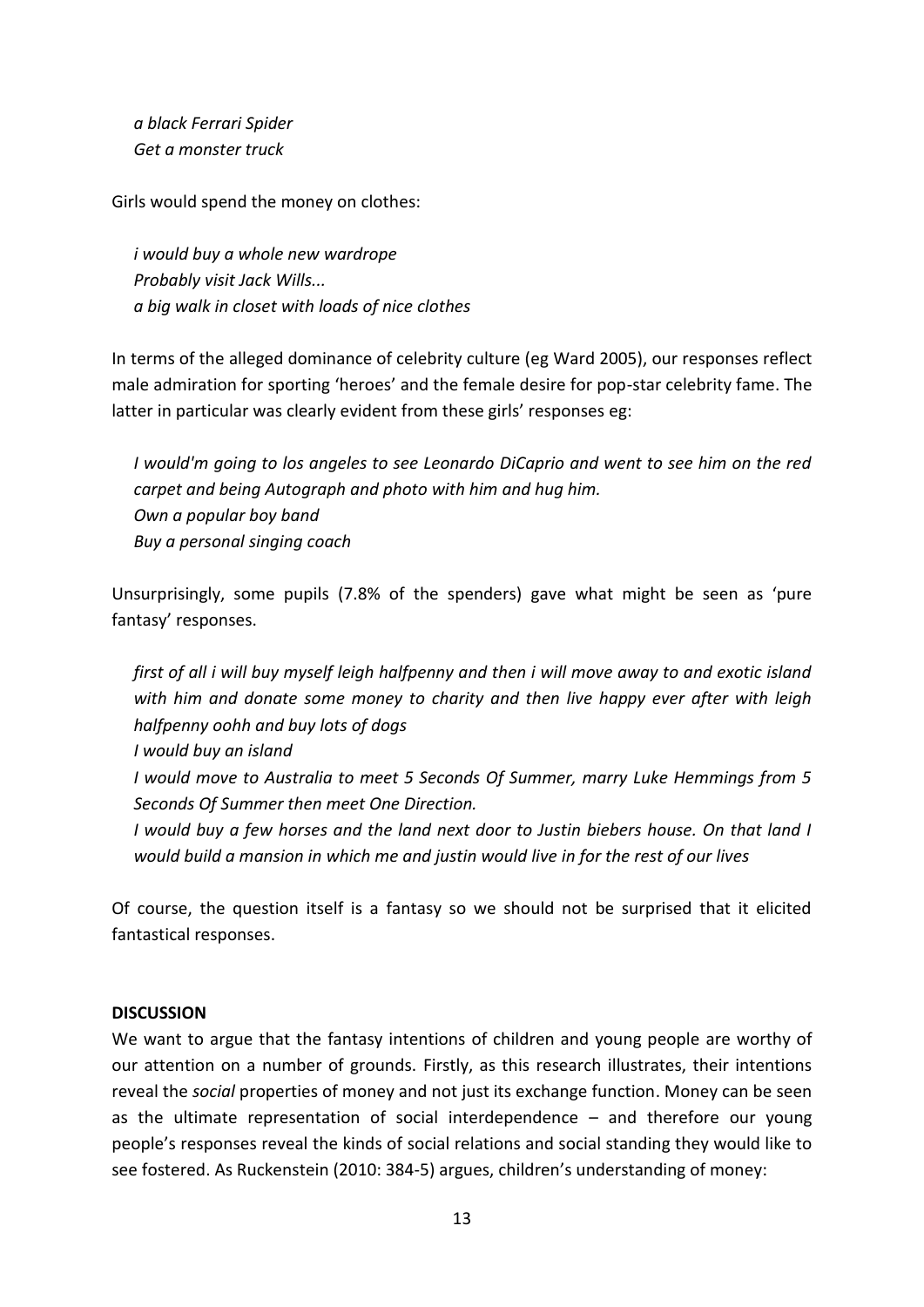... becomes meaningful in the context of social aims and orientations; in the ways children use objects for organizing social relations ... Recognizing and acknowledging the cultural work of children emphasizes the centrality of money in processes and efforts whereby people arrange their ideas about the world and orient themselves towards desired futures.

In contrast to the prevalent discourse of children as consumers, our children's responses to an imagined windfall are far more varied and nuanced. It is true that many of them planned to go on a spending spree, and that many of those would spend the money on objects which indicate a degree of 'capture' by consumer society and the 'cult of the celebrity'. But even here, as other research has shown (eg Pugh 2009; Buckingham 2011), we might want to see these desires as the means to develop social connections rather than a passive response to commercialisation.

What we want to highlight in particular though is the dominant theme of giving and sharing that runs through many responses. The large proportion intending to give all or some of the money away suggests that these young people do not celebrate individual consumption at the expense of broader collective obligations. For our purposes, the significance of our young respondents' giving intentions may be less about whether they are 'truly' altruistic, but rather more about what they tell us about how young people would use money for facilitate particular kinds of social connections and social projects. At the very least, their responses provide some counter-evidence to claims that young people today are entirely hedonistic at the expense of social obligations. Consumption may be 'a keystone of personal identity' (Cook 2004) – but it is not the only one.

If we believe their intentions are statements of social preferences, it would appear that the discourse and economic rationalism of neoliberalism is less hegemonic than is often suggested. Although our Welsh schoolchildren are a long way from Ghana's street-children, it might be argued that their generosity reflects a desire to 'transcend the limits on life imposed by market relations through the creation of more open and inclusive forms of living' (Mizen & Ofusi-Kusi 2010: 453).

This kind of speculation reveals the need for more research. To what extent might the responses of our children reflect Welsh culture and the long tradition of social democratic universalism with which Wales is often associated (eg Drakeford 2007)? Would similar patterns by found in England or elsewhere?

Finally, and in terms of future research agendas, what is also striking about these findings is the marked differences between our respondents. The fact that we have strongly contrasting intentions indicates that there are divergent social processes and circumstances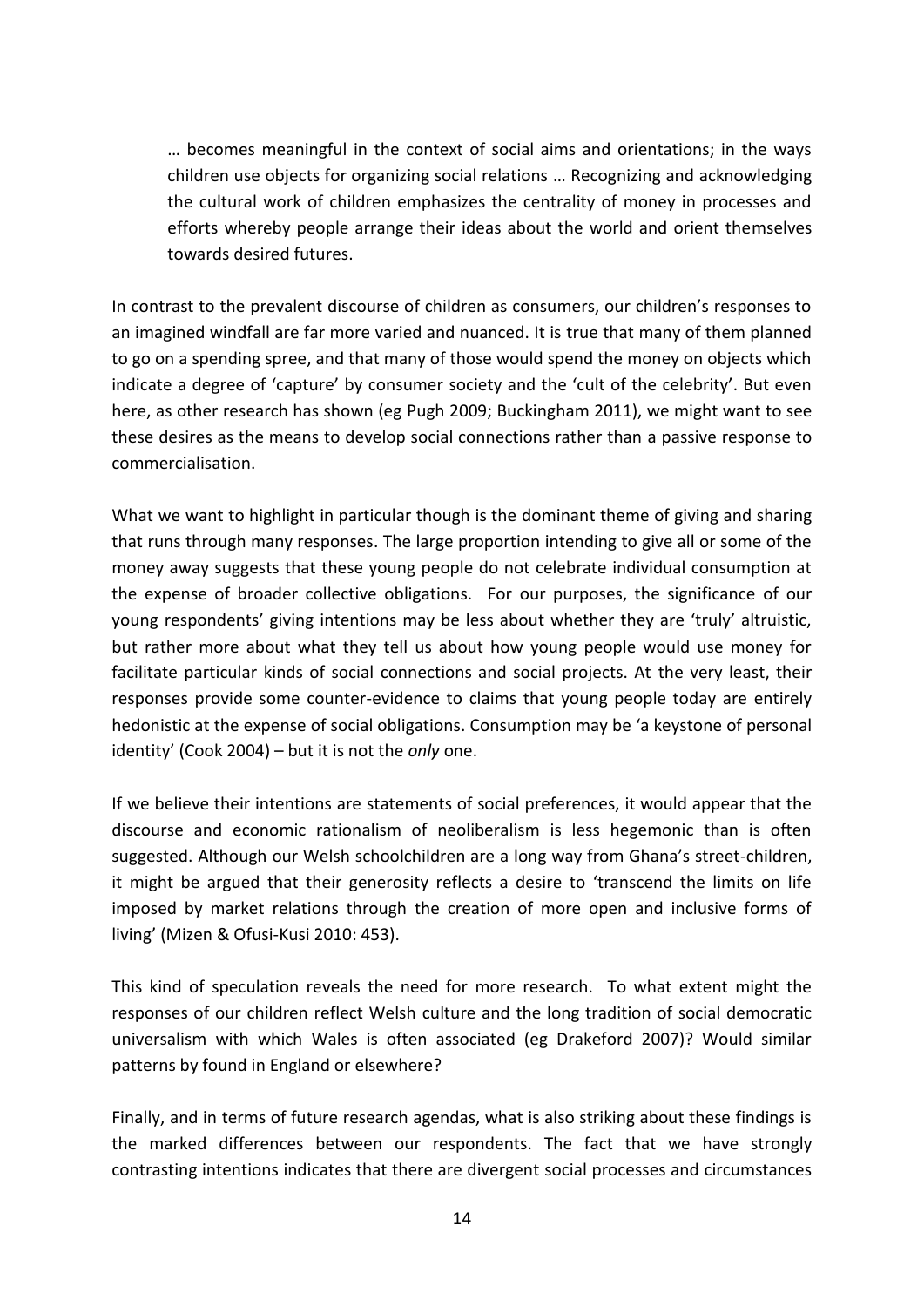which merit further investigation. What is it that leads some children to be predominantly 'givers', some to be 'savers' and others to be 'spenders'? Exploring the social factors which contribute to these different dispositions implies that we need to take young people's intentions seriously and explore the conditions in which the most socially beneficial values can be fostered.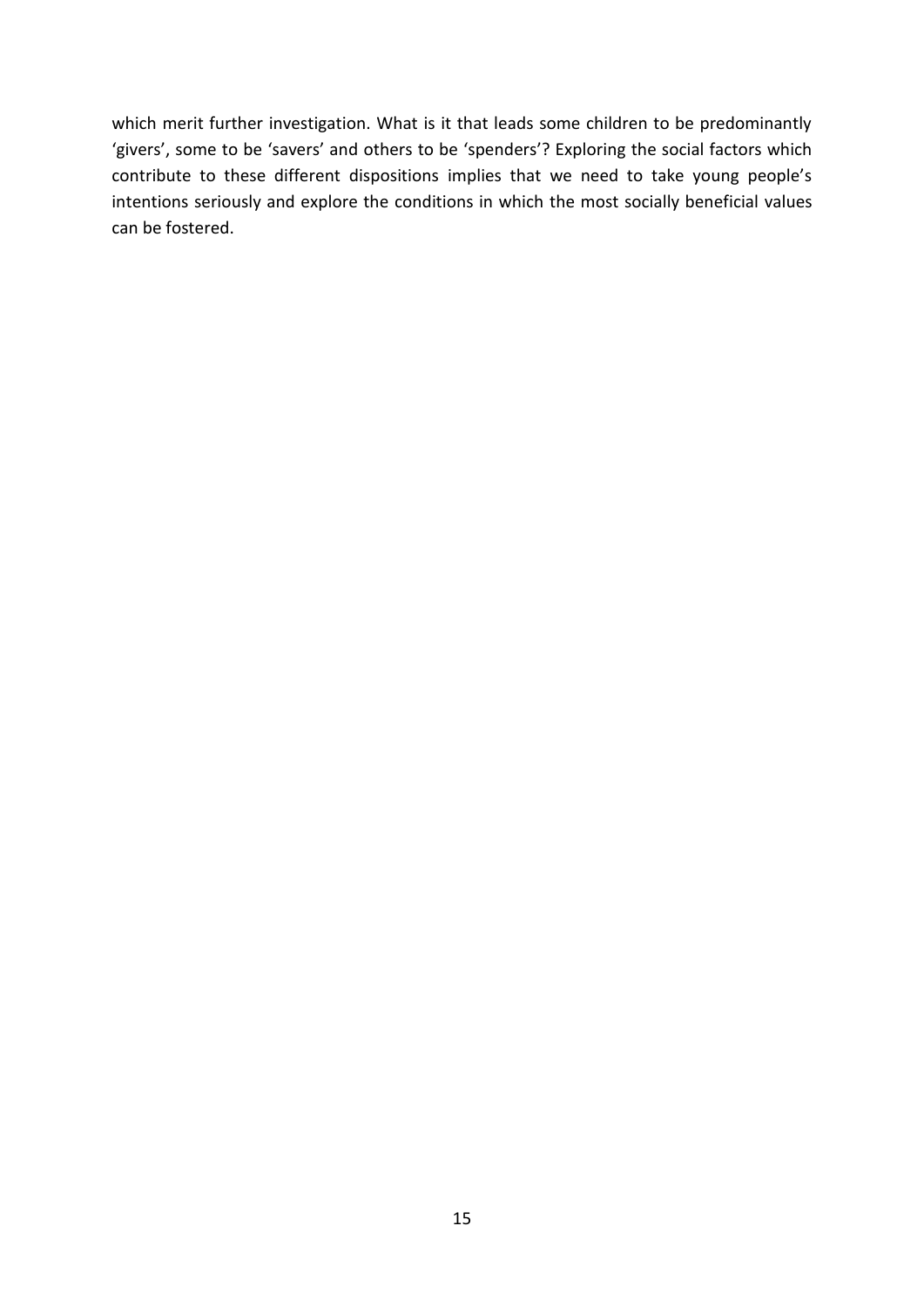# **References**

Barber, B. (2007) Consumed: How markets corrupt children, infantilize adults and swallow citizens whole. New York: Norton.

Berking, H. (1999) Sociology of Giving. London: Sage.

Breeze, B. (2006) 'Robin Hood in Reverse: exploring the relationship between income and charitable giving', Voluntary Sector Working Paper Number 3. July. London: Centre for Civil Society, LSE.

Buckingham, D. (2011) The Material Child: growing up in consumer culture. Cambridge: Policy Press.

CAF (2013) Growing up Giving: Insights into how young people feel about charity. London: Charities Aid Foundation.

https://www.cafonline.org/publications/2013-publications/growing-up-giving.aspx [Accessed 9 Jan 2015]

Chin, E. (2001) Purchasing Power: Black Kids and American Consumer Culture. Minneapolis, USA: University of Minnesota Press.

Cohen, L., Manion, L. & Morrison, K. (2007) Research Methods in Education. London and New York: Routledge.

Collins, P. H. (1998) 'It's all in the family: intersections of gender, race, and nation'. Hypatia  $13(3)62-82.$ 

Cook, D. T. (2004) The Commodification of Childhood. Durham, NC: Duke University Press.

Cook, D. T. (2008) 'The missing child in consumption theory', Journal of Consumer Culture 8  $(2)$  219-243.

Denzin, N.K. & Lincoln, Y.S. (2000) Handbook of Qualitative Research. Thousand Oaks, CA: Sage.

Drakeford, M. (2007) 'Social justice in a devolved Wales', The Policy Press 15 (2) 172-8.

Ferguson, A. (2000) Bad Boys: Public Schools in the Making of Black Masculinity. Ann Arbor: University of Michigan Press.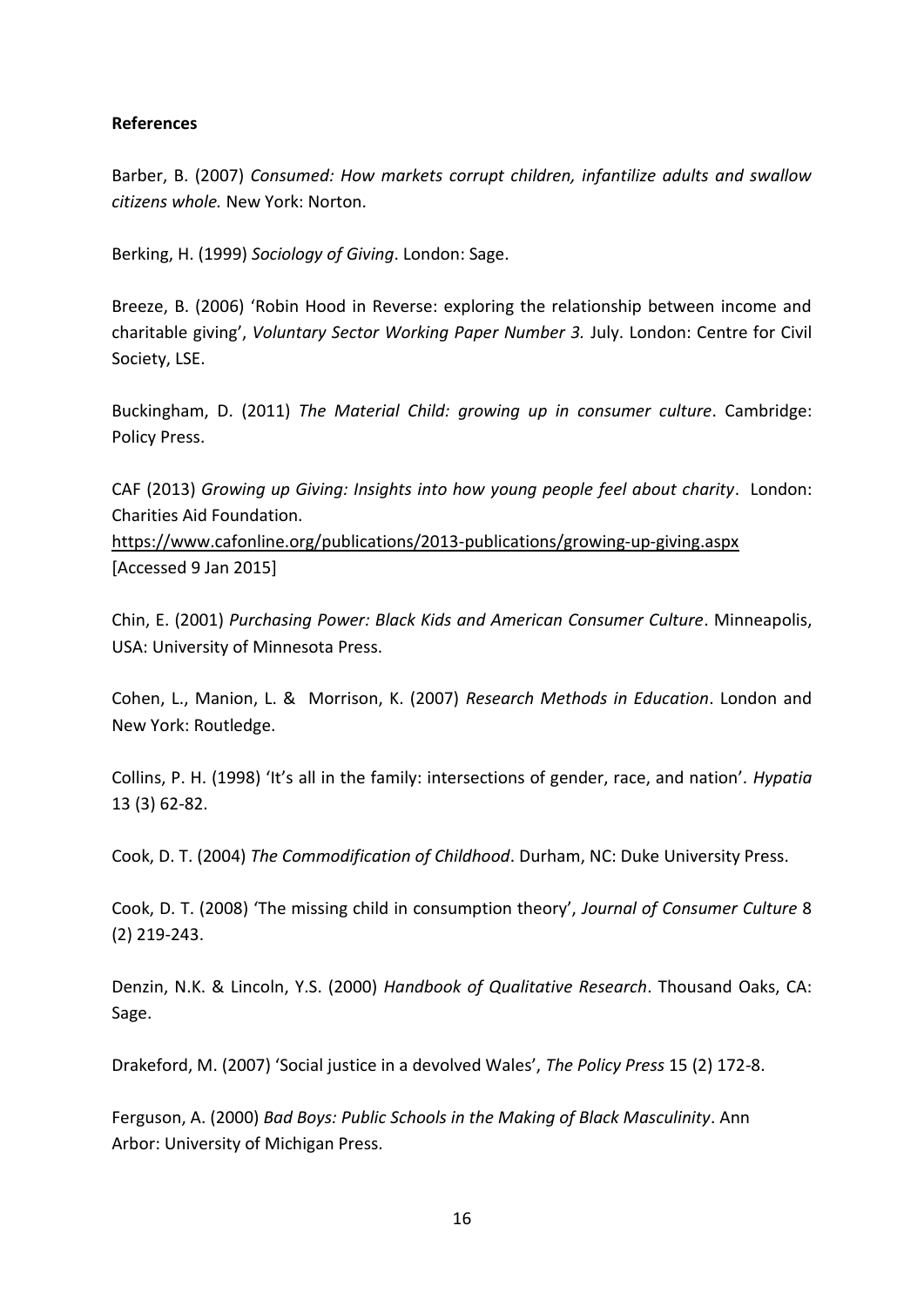Finn, J.L., Nybell, L.M. & Shook, J.J. (2010) 'The meaning and making of childhood in the era of globalization: Challenges for social work', Children and Youth Services Review 32 (2) 246-254.

Giddens, A. (1991) Modernity and Self-Identity: Self and Society in the Late Modern Age. Cambridge: Polity Press.

Halsey, A.H. & Young, M. (1997) 'The family and social justice', in A.H. Halsey, H. Lauder, P. Brown & A.S. Wells (eds) Education: Culture, Economy, Society. Oxford: Oxford University Press.

Hartmann, H. I. (1981) 'The Family as the Locus of Gender, Class, and Political Struggle: The Example of Housework' Signs 6 (3) 366-94.

James, A. Jenks, C. & Prout, A. (1998) Theorizing Childhood Cambridge: Polity Press

Lonergan, E. (2009) Money. Durham: Acumen.

Mauss, M. (1954) The Gift: The Form and Reason for Exchange in Archaic Societies. London: Routledge.

Miller, D. (1998) A Theory of Shopping, Ithica, NY: Cornell University Press.

Mizen, P. & Ofosu-Kusi, Y. (2010) 'Asking, giving, receiving: Friendship as survival strategy among Accra's street children', Childhood 17 (4) 441-454.

Niewenhuys, O. (2006) 'Childhood gifts', Childhood 13 (2) 147-153.

Otto, A.M.C., Schots, P.A.M., Westerman, J.A.J. & Webley, P. (2006) 'Children's use of saving strategies: An experimental approach', Journal of Economic Psychology, 27 57-72.

Pugh, A. J. (2009) Longing and Belonging: Parents, children and consumer culture. Berkeley: University of California Press.

Ruckenstein, M. (2010) 'Time scales of consumption: children, money and transactional orders', Journal of Consumer Culture 10 (3) 383-404.

Sargeant, J. (2010) 'The altruism of pre-adolescent children's perspectives on 'worry' and 'happiness' in Australia and England', Childhood 17 (3) 411-425.